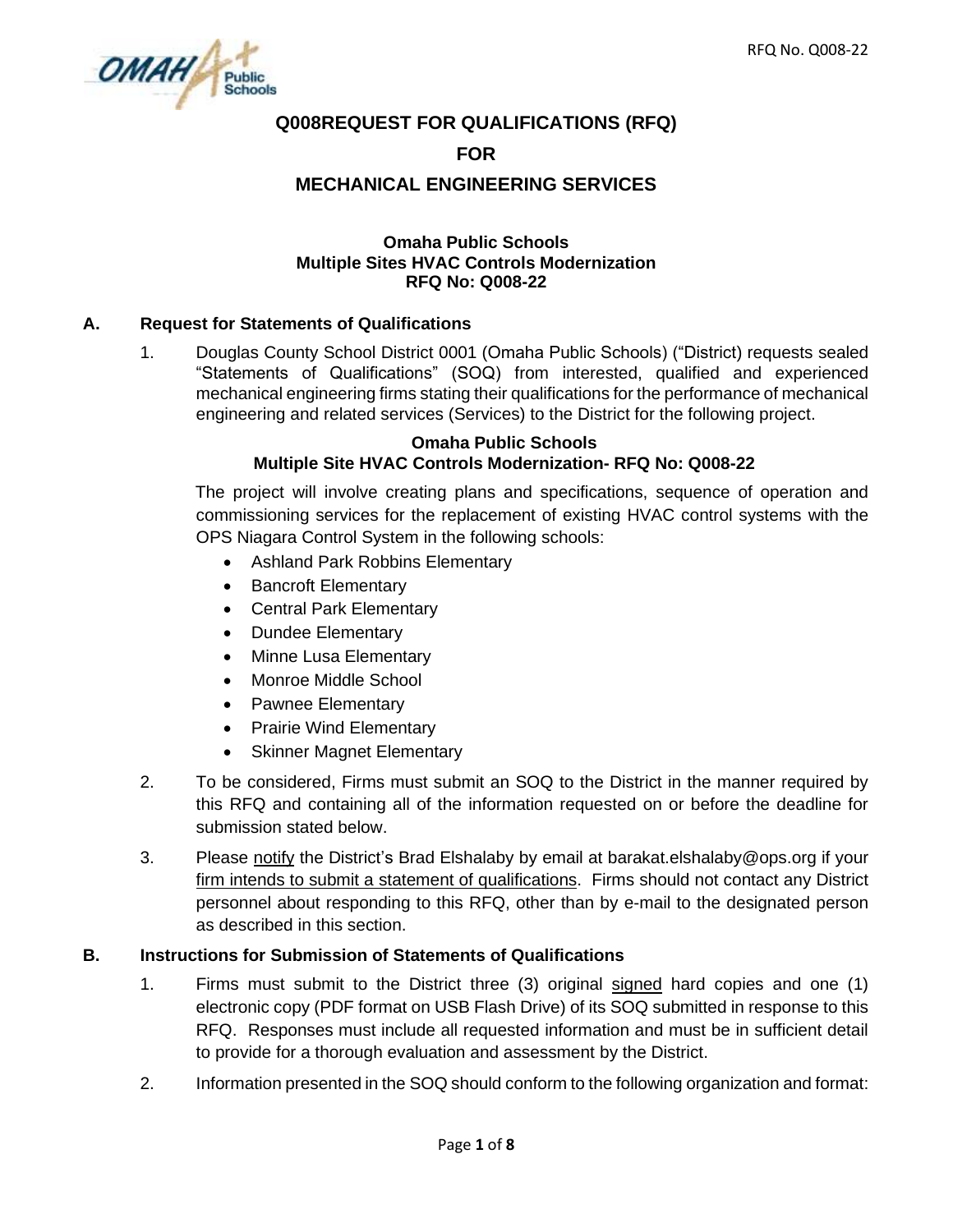

- a. The SOQ shall be limited to a maximum of forty (40) single-faced pages ( $8\frac{1}{2} \times$ 11). The Cover Sheet, Table of Contents and divider pages are not counted in the page count. Resumes are included in page count.
- b. Information submitted must be arranged in the order which is required by **Section C** - Required Submittal Components of a Statement of Qualifications of this RFQ. Divider pages should be inserted between each section of the SOQ.
- c. Submittals are to be bound on the left side or stapled in the upper left-hand corner.
- d. Font size is not to be less than 10 point with standard margins.
- e. Fee proposals should not be included in the statement of qualifications. Fees will be submitted later by shortlisted firms selected for interviewing as indicated in **Section D** - Selection Process. Shortlisted firms are requested to bring a sealed envelope to their interview containing a signed letter on company letterhead, stating their proposed fee, a list of anticipated reimbursable expenses and the estimated total reimbursable amount for this project. Reimbursable expenses must be charged to District at the firm's cost without markup.
- 3. Statements of qualifications (both hard copies and USB flash drives) must be submitted in a sealed opaque envelope or container addressed to the following address:

Omaha Public Schools Purchasing Division 3215 Cuming Street Omaha, NE 68131

The envelope or container must be marked on the exterior:

#### **Omaha Public Schools Multiple Site HVAC Controls Modernization RFQ No. Q008-22**

To be considered, an SOQ must be received at the designated District location stated above by June 03, 2022, at 2:00 p.m., Central time. Late SOQs will be returned unopened and will not be considered. Oral, e-mail or facsimile SOQs will not be considered. The time clock maintained by the District's Purchasing office, located at TAC building, 3215 Cuming Street, Omaha, NE 68131, 5<sup>th</sup> floor, office number 5-158 will be the official clock utilized to determine the time for the close of receipt of statement of qualifications.

4. Any questions or request for interpretation of the RFQ documents shall be submitted by e-mail to Questions\_Clarifications\_[6@ops.org.](mailto:____________________@ops.org) Questions shall be submitted no later than 4:30 p.m. Central time, on May 13, 2022. Reference "**Request for Interpretation of RFQ No. Q008-22**" in the email subject line. Answers to questions submitted will be sent to all firms known to the District to be submitting statements of qualifications, without disclosing the name of the firm submitting the question. This email address for questions is the only authorized location and representative of the District who can respond to questions regarding this RFQ. Any attempt to communicate with or contact any Board Member,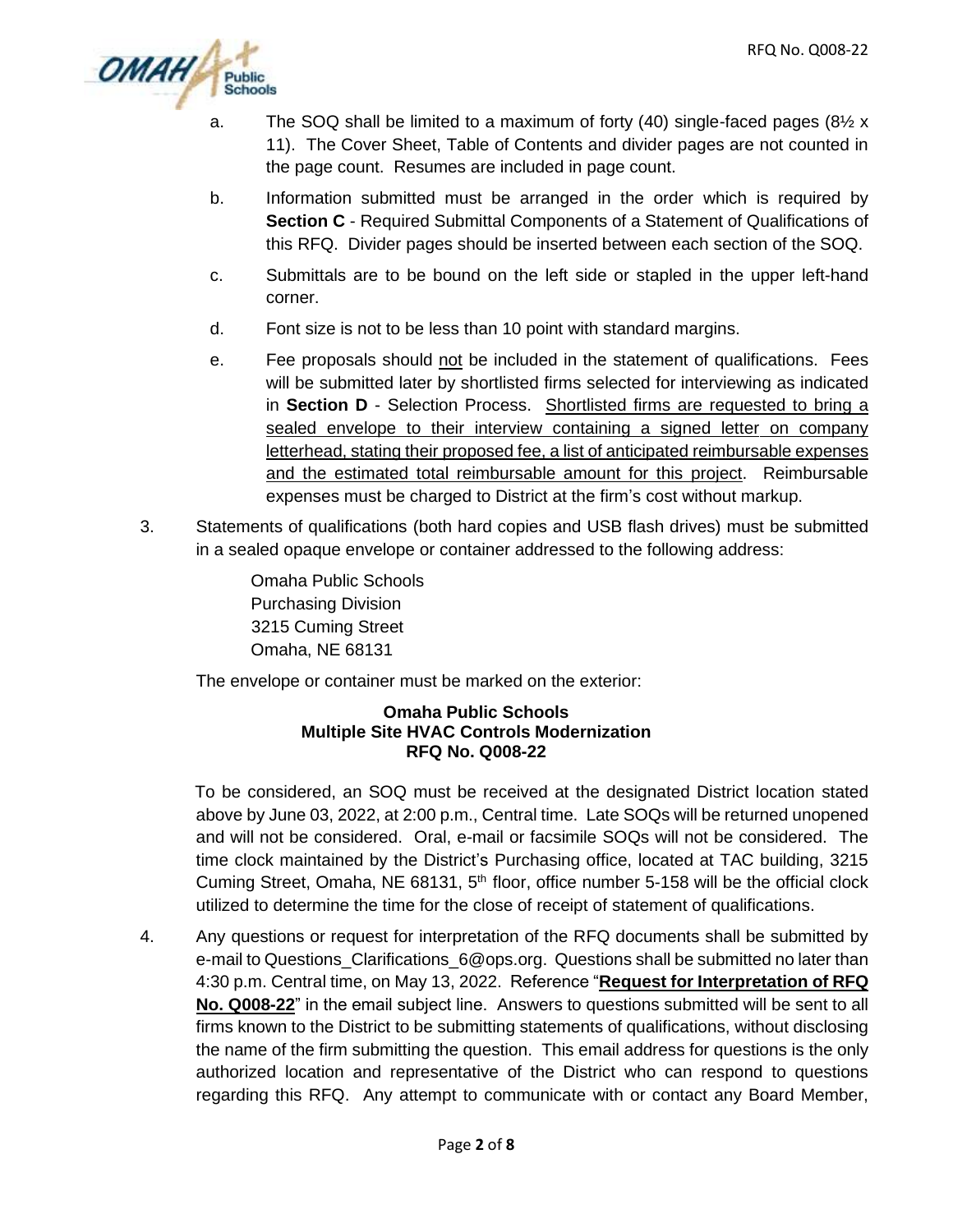

employee, or consultant of the District on any manner having to do with any aspect of this RFQ may result in the firm being disqualified from being considered.

#### **C. Required Submittal Components of a Statement of Qualifications**

- 1. The SOQ submitted by each firm (Submittal) must include the following information, arranged in the order shown below. Advertising brochures or other general promotional matter should not be included.
	- a. Cover Sheet (not a cover letter) The cover sheet (not included in page count) will show the Firm's name and the Firm's address. The cover sheet shall also contain the following information:
		- (1) Include the following sentence: "Statement of qualifications of [insert name of firm] for Engineering and Related Services for Multiple Site HVAC Controls Modernization, RFQ No. Q008-22".
		- (2) The date of the Submittal.
		- (3) The signature of the person(s) authorized to sign the Submittal on behalf of the firm. Below the signature(s) on the cover sheet must appear the printed or typed name and title of the person(s) signing the Submittal and their addresses and telephone numbers.
	- b. Table of Contents (not included in page count) must correspond with the Submittal Components listed herein.
	- c. Cover Letter This letter should acknowledge the firm's intent to execute the District's standard architect/engineering contract if awarded the contract, including key personnel clause.
	- d. Firm Description Please state the location of the firm's principal office, the location of its Omaha office, if different, how long the firm has been in business and the number of employees, including the number of employees located in the local office.
	- e. Project Team Organization Chart Please identify key personnel from your firm and from any proposed sub-consultants who will perform services for the project. Please describe duties/roles and reporting responsibilities and relationships for each individual. Resumes of all key personnel for the firm and its proposed subconsultants shall be included in this portion of the Submittal. Resumes shall be limited to a maximum of one (1) page for each person identified.
	- f. Firm Experience -- Please describe the firm's experience with similar projects within the last ten (10) years. Limit this section to no more than five (5) projects. The projects described shall include the name of the project owner, contact information for the owner, a project description, project cost (unless confidential) and the project team. Pictures of projects described may also be included. Include the expected level of involvement of project team member(s) proposed on this school project, if applicable.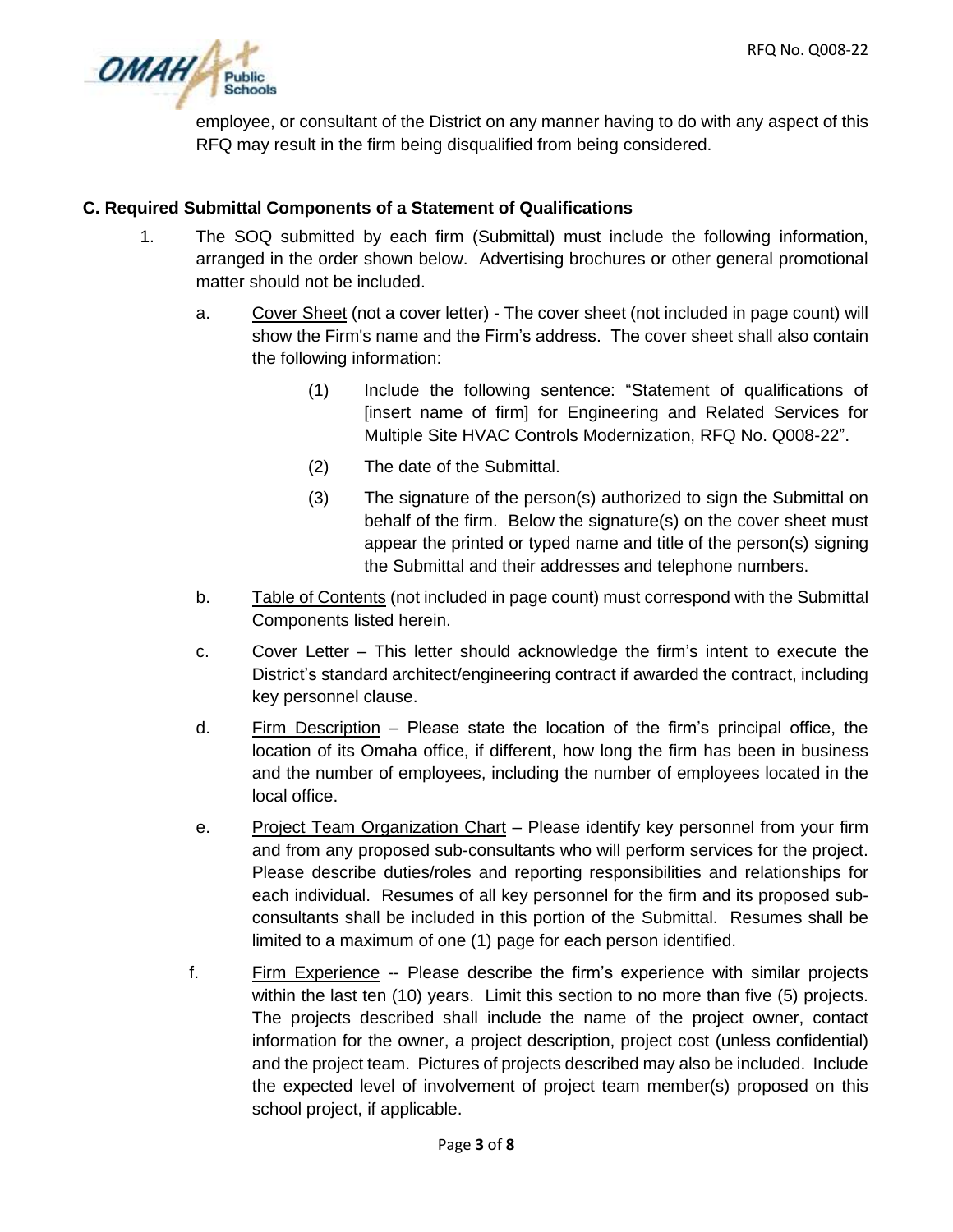

- g. In-House Capabilities Please describe the firm's in-house capabilities, in addition to mechanical engineering, that the firm proposes to provide for this project (i.e., value engineering, estimating, etc.). If not provided in-house, please identify the sub-consultants that your firm proposes to use for the project and the proposed scope of work for each. Describe how your firm approaches design coordination of the sub-consultants' scope of work.
- h. Performance -- Please describe the experience of your firm and your proposed sub-consultants in delivering projects on time and on budget, including examples.
- i. Federally Funded Projects -- Please describe your firm's experience in providing design, construction, and contract administration services on projects funded in whole or in part by Federal funds.
- j. Professional Liability Insurance -- Provide proof of professional liability insurance in the amount of at least \$2,000,000.
- k. Other Insurance Coverages Provide a brief description of the other insurance coverages that you maintain and the limits of liability under each policy.

# **D. Selection Process**

- 1. A committee composed of staff members of the District will be responsible for reviewing and evaluating the SOQs received. Scoring of the statements of qualifications will be based on the following evaluation criteria (Highest Possible is 105):
	- Cover Sheet / Table of Contents / Cover Letter: 5 pts
	- Key Project Specified Personnel of the Firm and its Sub-Consultants: 25 pts
	- Firm Relevant Project Experience & Examples of Similar Projects in the last 10 years: 20 pts
	- Design Coordination & In-house Capabilities: 15 pts
	- Design Coordination & Description of work by Sub-Consultants: 10 pts
	- Experience in Delivering Projects On Time & On Budget: 15 pts
	- Proposed Project Approach, Phasing; including experience in Alternate Project Delivery: 10 pts
	- SOQ organized per requirements & information easy to find for scoring: 5 pts
- 2. Based on the committee's initial evaluations of the SOQs, the committee will prepare short list of three (3) or more firms to be considered and will rank the firms in order of scoring. Interviews will be conducted with the short-listed firms.
- 3. Short-listed firms are required to attend a site visit and building walk-through scheduled for Monday, May 9, 2022. This site visit and walk-through is mandatory and short-listed firms that fail to participate will be removed from the short-list and the SOQs will not be considered further.
- 4. Following any interviews, the fee proposals of the short-listed firms will be opened and reviewed by the Committee. A recommendation regarding the firm to be selected will then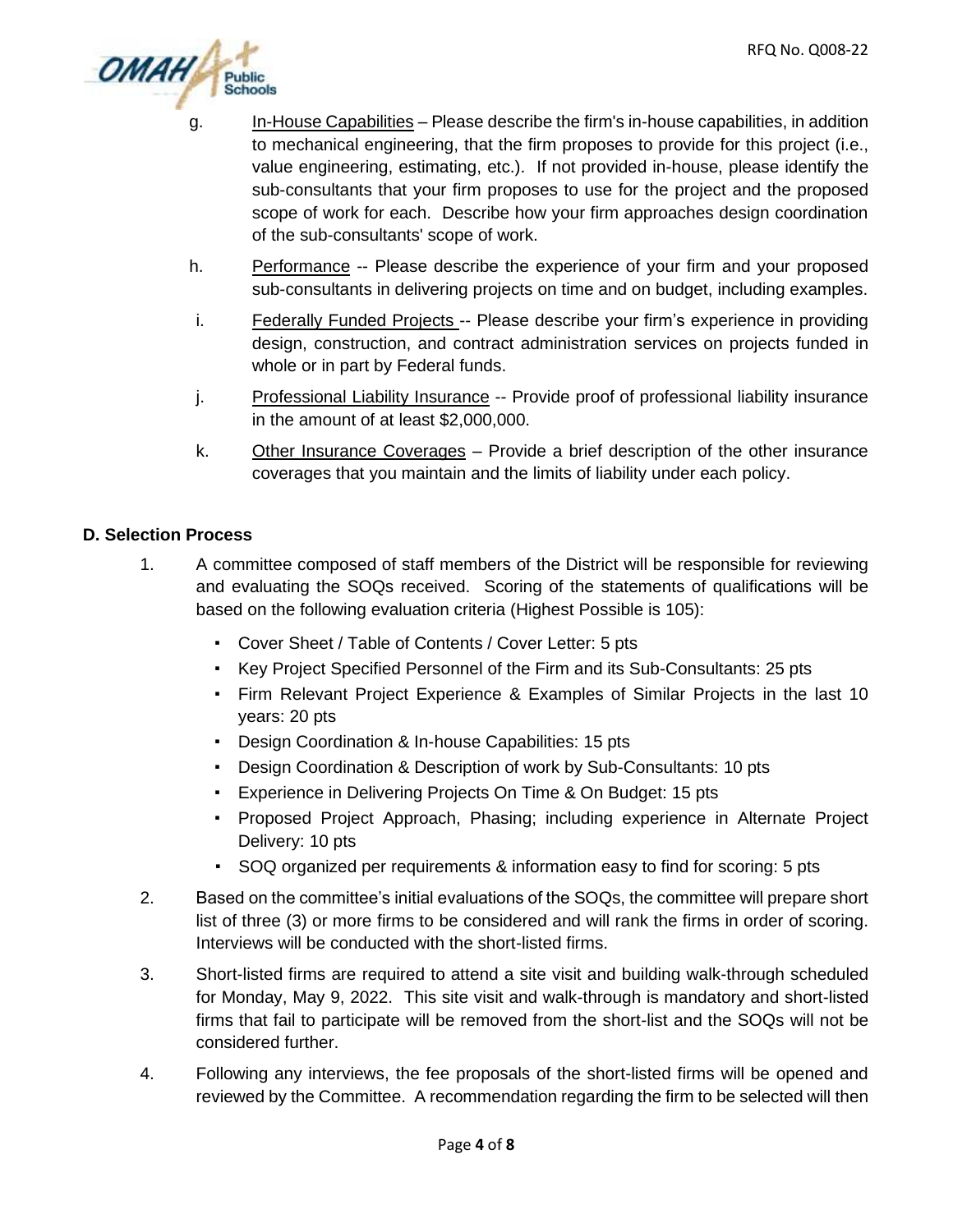

be made by the committee to the Board of Education. The Board of Education will make the decision as to the firm, if any, to engage.

- 5. Once the selection of the firm is approved by the Board of Education, the District will endeavor to negotiate a fee and reimbursement schedule with the successful firm. The District shall not be obligated to accept the Firm's submitted fee proposal or reimbursement terms. The agreement will be prepared using the District's agreement form referenced in this RFQ. If a mutually agreeable fee and reimbursement schedule cannot be negotiated with the selected firm, OPS will enter into negotiations with another participating firm chosen by OPS until a mutually agreeable fee and reimbursement schedule can be reached.
- 4. OPS reserves the right to reject any statement of qualifications or all statements of qualifications in its sole discretion and to waive any technicalities or irregularities in any statement of qualifications received and to award the contract to the firm that best meets the needs and requirements of the District.

# **E. Project Description**.

# **Project Scope for Multiple Site HVAC Controls Modernization:**

#### **Ashland Park Robbins Elementary, 5050 South 51st Street**

Ashland Park currently has a Tracer 100 DDC system coupled with Pneumatics. The air handling systems are DDC controlled using E/P Transducers to position the actuators on valves and dampers. The classrooms are using a VAV box with pneumatic controls with no interface to the existing EMS.

The new system will eliminate all pneumatics in the building. Drives installed for static pressure control. The Actuators on existing air handlers would be replaced with electronic actuators and controlled from the new system. The pneumatic controls on the existing VAV boxes would be replaced with new DDC controls.

- Review chilled water system for condition issues.
- Review all HVAC systems for condition issues and make recommendations.
- Develop Control system scope of work and sequence of operation.
- Prepare bidding documents compliant with ESSERS funding.

#### **Bancroft Elementary School, 2724 Riverview Road**

The new system at Bancroft Elementary will replace the pneumatic systems in its entirety. The existing DDC system is acting like a time clock to switch the pneumatic system from day to night. There is no direct DDC system controlling any of the HVAC equipment. VAV boxes are reported to have issues and should be replaced.

- Review all HVAC systems for condition issues and make recommendations.
- Develop Control system scope of work and sequence of operation.
- Prepare bidding documents compliant with ESSERS funding.
- Verify VFD's on AHU for static control.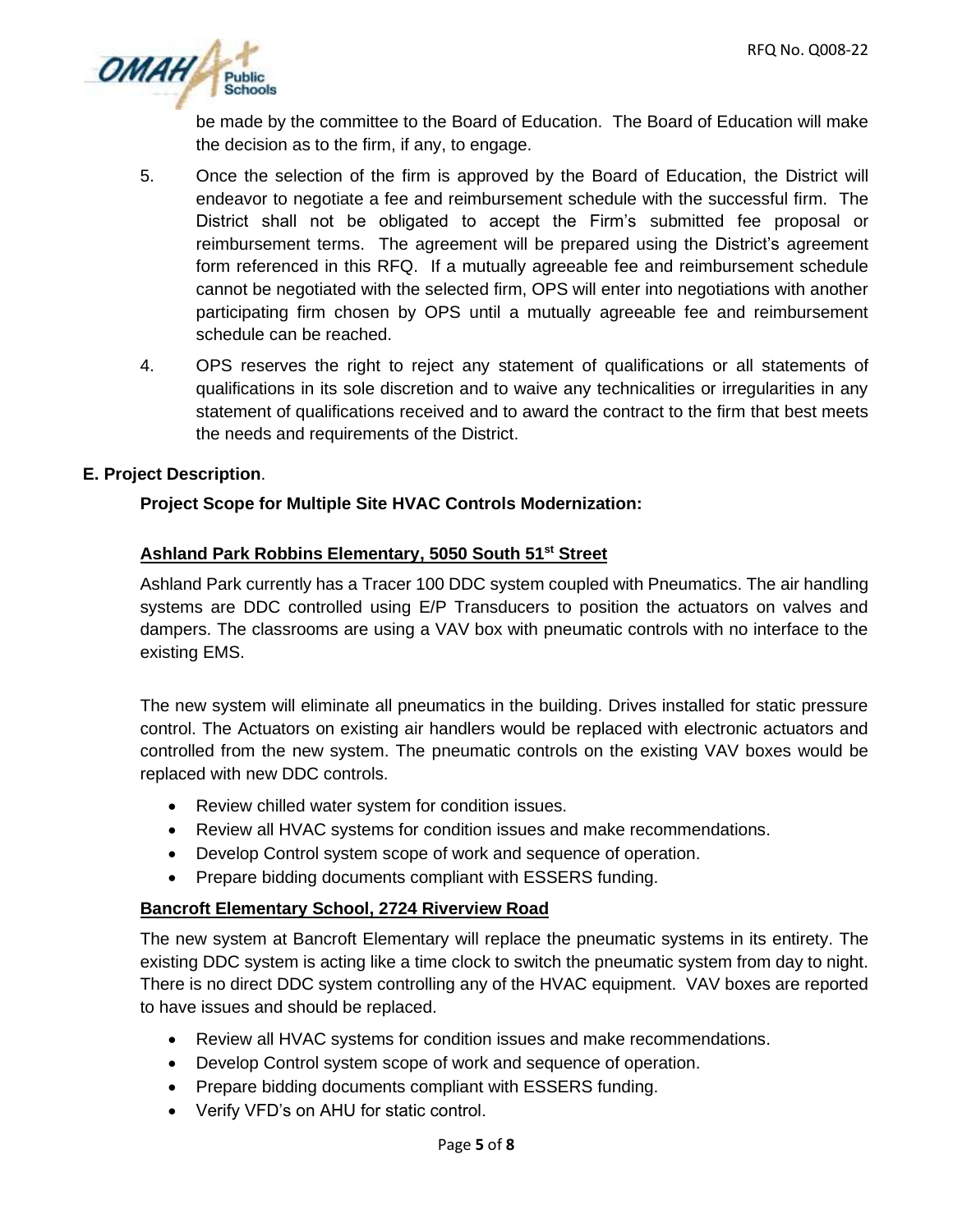

# **Central Park Elementary School, 4004 North 42nd Street**

Central Park Elementary is currently controlled by a DDC system. The building is an HP with boiler/indoor fluid cooler. The existing heat pumps have Trane TCM controls. The TCM needs to be removed and replaced with a new controller. The plant is controlled by the Tracer 100 located in the boiler room.

- Review existing fluid cooler and replace with cooling tower/drain tank system.
- Review all HVAC systems for condition issues and make recommendations.
- Develop Control system scope of work and sequence of operation.
- Prepare bidding documents compliant with ESSERS funding.

#### **Dundee Elementary School, 310 North 51st Street**

Dundee Elementary currently has room-based heat pumps with a boiler/tower system. The scope is to remove all the heat pump controllers and replace with new. The controllers are Trane TCM's and Trane PCM's. The boiler room had a Niagara upgrade and does not require any additional work.

- Review condition of existing cooling tower.
- Review all HVAC systems for condition issues and make recommendations.
- Develop Control system scope of work and sequence of operation.
- Prepare bidding documents compliant with ESSERS funding.

# **Minne Lusa Elementary School, 2728 Ida Street**

Minne Lusa Elementary currently has room-based heat pumps with a boiler/tower system. All controllers in the building require replacement. Heat pumps use the Trane TUC. Also in the building are Trane PCM's and TCM's controlling MAU's, EF's, and boiler/tower.

- Review all HVAC systems for condition issues and make recommendations.
- Develop Control system scope of work and sequence of operation.
- Prepare bidding documents compliant with ESSERS funding.

#### **Monroe Middle School, 5015 Bedford Avenue**

Monroe Middle School is supplied by a Chiller/Boiler system with a combination of VAV and CV air handlers. Classrooms are controlled with shut-off VAV boxes with re-heat coils. All AHU controllers, VAV controllers and Boiler controllers need to be replaced with new.

- Review dectron pool unit for condition issues and advise.
- Review all HVAC systems for condition issues and make recommendations.
- Develop Control system scope of work and sequence of operation.
- Prepare bidding documents compliant with ESSERS funding.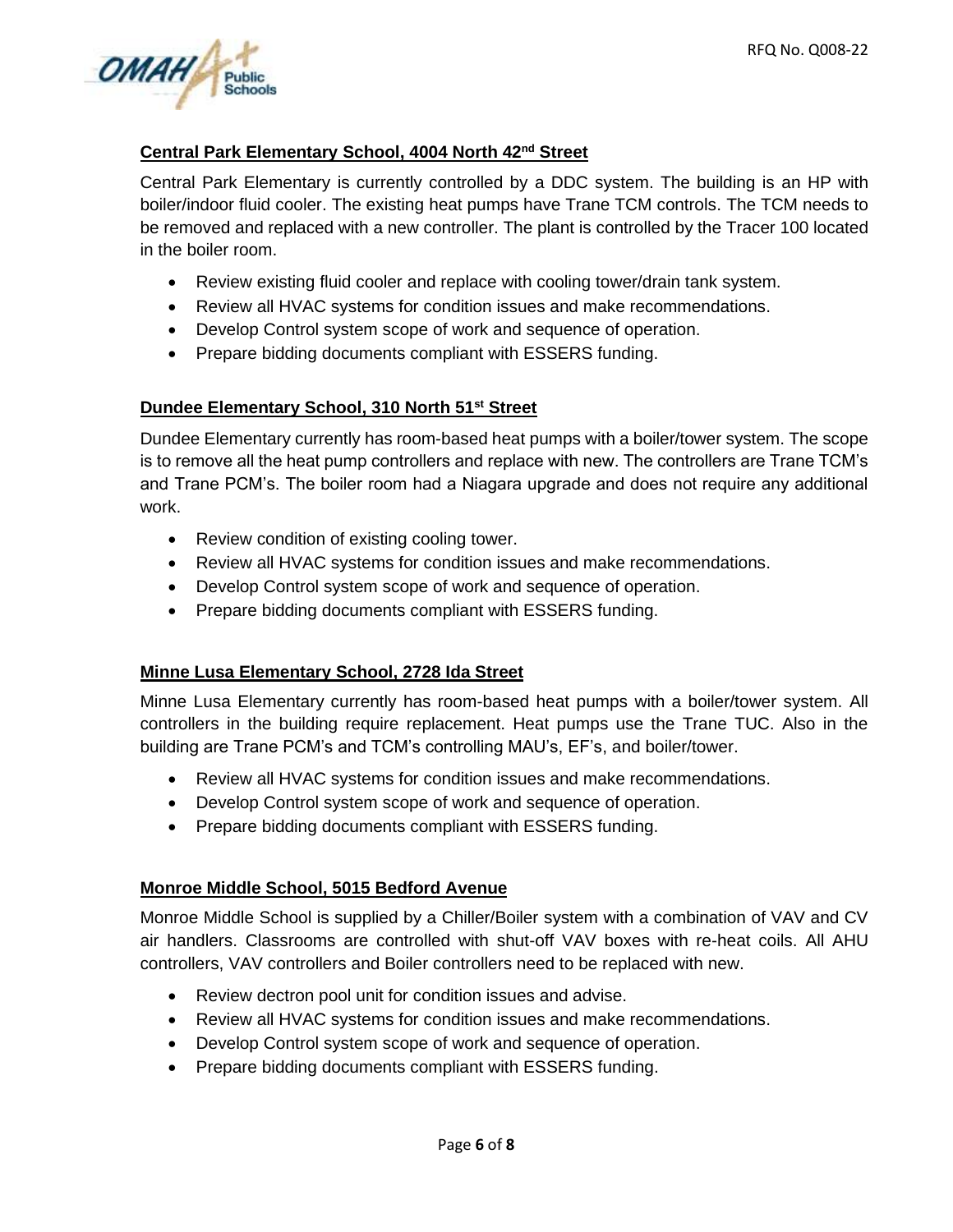

# **Pawnee Elementary School, 7310 South 48th Street**

The Pawnee Elementary south classrooms have a new AHU and VAV system. All other classrooms are Trane Unit Ventilators. UV's have CW, HW valves and an economizer. Controls in all the classrooms, administration area need replaced with new. The AHU for the Gym also needs new controls.

- Review all HVAC systems for condition issues and make recommendations.
- Develop Control system scope of work and sequence of operation.
- Prepare bidding documents compliant with ESSERS funding.

#### **Prairie Wind Elementary School, 10908 Ellison Avenue**

Prairie Wind Elementary has Heat pumps with Boiler/Tower. All controllers in the building require replacement. Heat pumps use the Trane TUC. Also in the building are Trane PCM's and TCM's controlling MAU's, EF's, and boiler/tower.

- Review all HVAC systems for condition issues and make recommendations.
- Develop Control system scope of work and sequence of operation.
- Prepare bidding documents compliant with ESSERS funding.

#### **Skinner Elementary School, 4304 North 33rd Street**

Skinner Elementary has in place VAV and Multi-Zone equipment with Trane DDC controls. There is a JACE installed as part of the Niagara Hardware Install project. OPS desires the replacement all the Trane AHU and VAV controllers in the building to BacNet Niagara compatible controls.

- Review all HVAC systems for condition issues and make recommendations.
- Develop Control system scope of work and sequence of operation.
- Prepare bidding documents compliant with ESSERS funding.

#### **F. Proposed Consultant Selection and Project Schedule**

| <b>Schedule of Activities</b>                        | Date             |
|------------------------------------------------------|------------------|
| Last Day to Request Clarification                    | 05/13/2022       |
| Statement of qualifications Submittal Due            | 06/03/2022       |
| Review Complete & Notification of Firms to Interview | 06/17/2022       |
| Interviews & Selection                               | 06/23/2022       |
| Board of Education Approval                          | 07/14/2022       |
| Anticipated Start of Construction                    | October 2022     |
| <b>Construction Completion</b>                       | <b>June 2024</b> |

These dates are subject to change as District may determine.